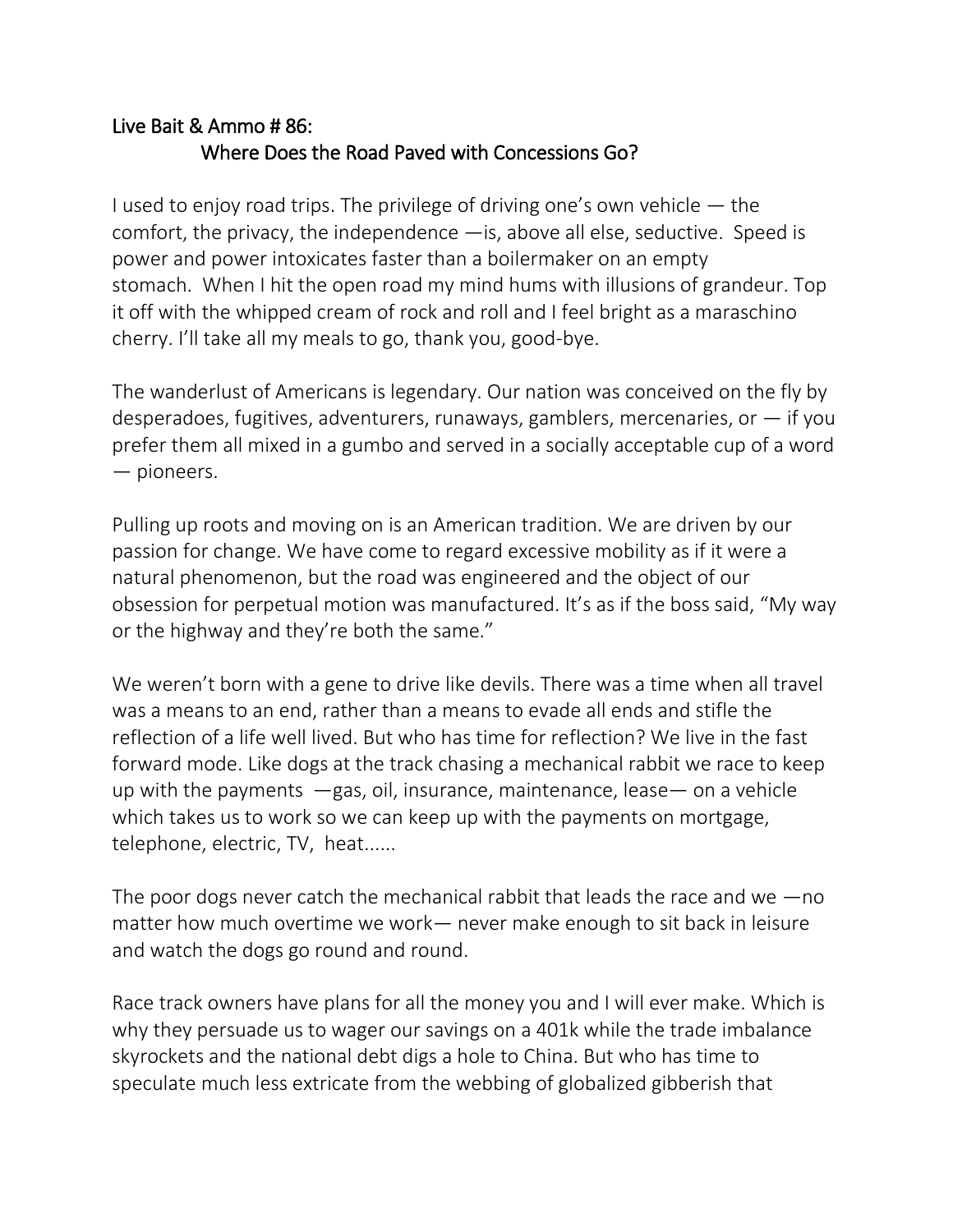masquerades as editorial wisdom ala flat earth Friedman? It's not an accident that workers don't have time to think, let alone organize.

Workers from closed GM plants in Lansing are driving to work in Grand Rapids as former Delphi workers from Grand Rapids are commuting to GM plants in Lansing which, by the way, would have been a very "cool city", the first to mass produce the electric car, if General Motors hadn't killed it. Instead the brand new GM plant in Lansing is mass producing cross over SUVs which is like Philip Morris inventing a new brand for the coffin nail.

I want off the merry-go-round.

According to the Bureau of Labor Statistics a quarter of all work-related deaths last year were caused by highway crashes. Of course "work related" does not include commuters, it only includes truck and bus drivers, sales reps, police, and others whose work entails long hours of daily driving. For the rest of us non professional highway users, the leading cause of death by accident is not a slip, a trip, or a fall, it's a highway crash. The difference is, we are not, technically speaking, at work when we crash.

"According to the Federal Highway Administration, almost two-thirds of all highway fatalities are categorized as 'road departures,' as opposed to intersection or pedestrian accidents, an indication of tired drivers veering out of their lanes or off the road altogether." *["America's Most Dangerous Jobs" Forbes, 11/16/06 -- Tom Van Riper]*

And what is the leading cause of death when an exhausted driver departs from the road? A rollover.

GM announced that it will voluntarily provide roll over protection on all vehicles in five years. Why not make vehicles that don't roll over in the first place? Because that would require a center of gravity that isn't four feet off the ground. Vehicles that don't roll over require aerodynamic designs which likewise improve fuel efficiency. No dice. We will continue to roll over like loyal dogs dedicated to pleasing our Mid East masters because a safe, efficient, zero emission electric vehicle is not what Americans want. Don't take my word for it, trust GM, the company that loses more American market share every year.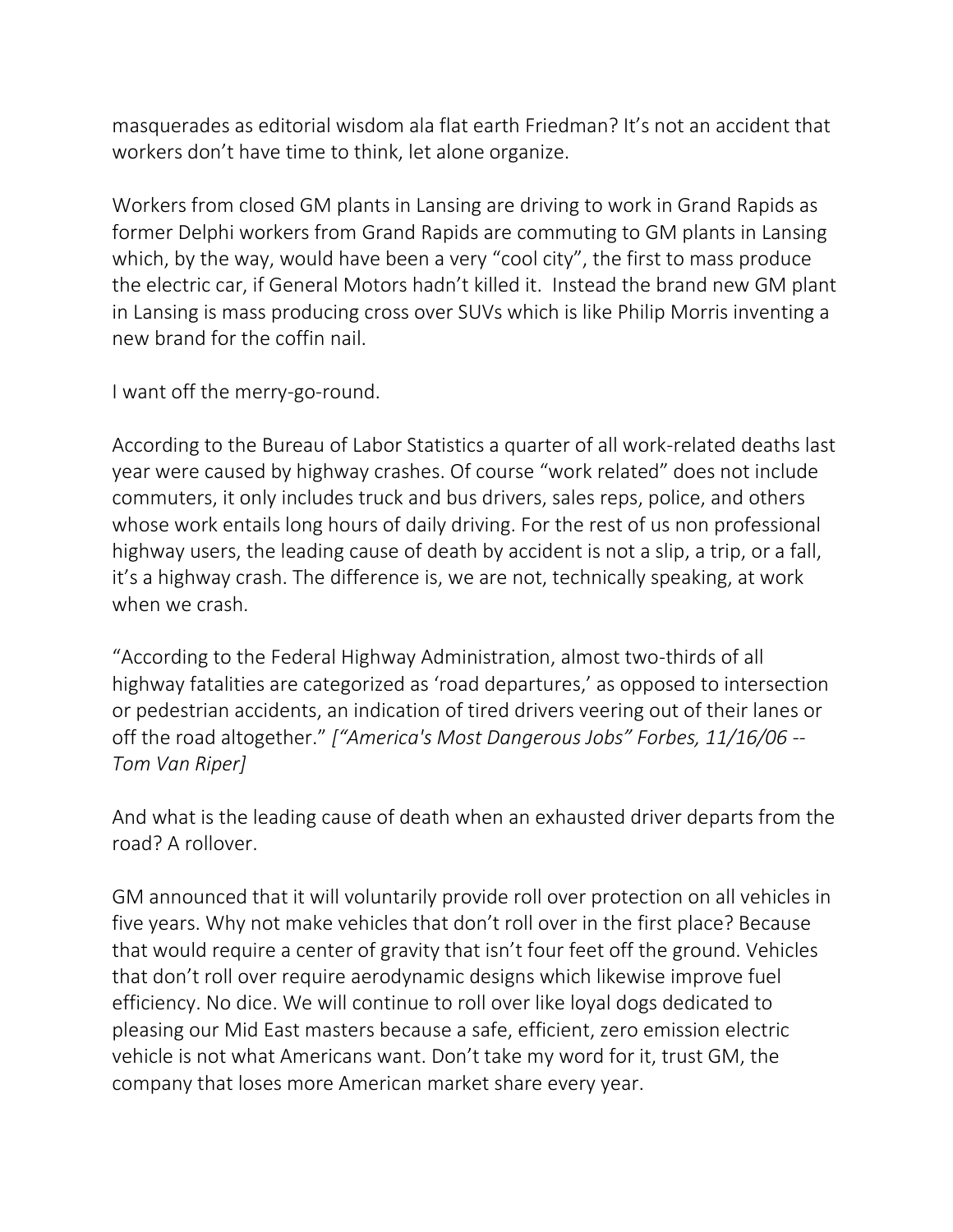Forget all that, it's past, it's gone. Behind the wheel we all feel like lead singers. That's the magic. The predominant feeling of driving is characterized by the song, *"My Way"*. *My* hands on the wheel, *My* foot on the pedal, and all the comforts of numerically controlled climate (including music) at *My* finger tips. The best defense is a good offense and the cliché carries over to the highway where the biggest consumption monsters self propel like mobile bomb shelters. But the *My Way Highway* leads to greater consumption which leads to more work which leads to treadmill fatigue which leads to "road departures".

Who's leading whom on this highway to hell?

It's all about control: control over choices, communication, political action, or the lack thereof. The masses are asleep at the wheel while the wealth they generated is transferred offshore and that troubling notion just crossed my mind like a Grateful Dead lullaby: "Two good eyes and you still don't see."

The plan to fail is a lucrative enterprise. No one could fail as successfully as GM-Delphi year after year without a plan to shelter assets overseas and break contracts  $-$  pensions, benefits, wages  $-$  in the US.

The argument that more concessions will make us competitive and thereby save jobs is baseless. The evidence is concrete: (1) Concessions never save jobs. (2) Bankruptcy is a bonus for inside players. (3) Free trade has its costs. (4) Not even flea markets are free from manipulation.

The demand for more concessions is a pattern that repeats across the spectrum of manufacturing, transportation, construction, mining, agriculture, and service. The employers want more and the neoliberals are dishing it up ala carte. "Work harder for less and we'll let you work longer." That's the *new* New Deal.

The nation that kicked off the struggle for the eight hour day is logging more hours than any modern industrialized nation on earth. Every household needs two wage slaves and every wage slave needs a vehicle to keep them on the treadmill. The turmoil is designed to foil collective action. The degradation of workers is not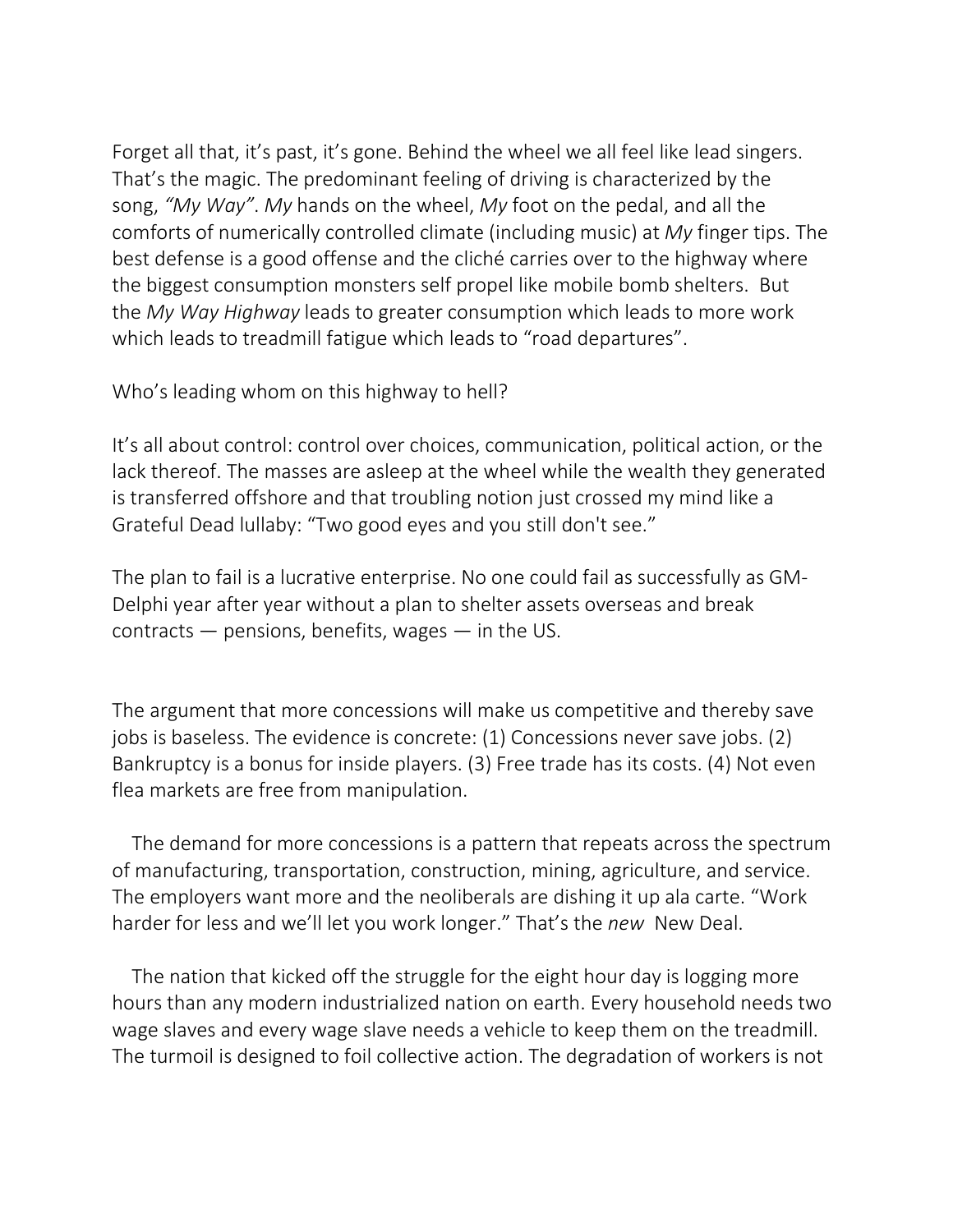natural, accidental, or unavoidable, it's a plan. Put the jigsaw pieces together and the picture is clear.

In 2004 the UAW Concession Caucus negotiated a supplemental agreement that cut wages in half, eliminated the pension, and reduced all benefits for new hires at Delphi. *Members were not permitted to vote on the deal.*

In 2006 the Con Caucus negotiated early retirements and transfers at GM-Delphi that accelerated the transition to a permanent lower wage at Delphi. *Members were not permitted to vote on the deal.*

In exchange for these sacrifices UAW members won the right to walk away without a fight. Ron Gettelfinger, the UAW president who delivered the passive cooperation of union members and paved the way for more concessions, is an invaluable asset to the corporations.

Here are a few more pieces of the puzzle. Federal courts have consistently protected accrued vested benefits of retirees under a union contract. Gettelfinger pushed through takeaways from retirees and then filed a bogus lawsuit against GM in order to set a legal precedent. The lawsuit was counterfeit because there was no conflict. GM and the Con Caucus had already agreed to take accrued vested benefits from retirees *who were not permitted to vote* on the deal and GM paid for the UAW's legal fees.

Now that the legal barrier has been removed, the Con Caucus is free to enforce the robbery of retirees in future negotiations. Pensions will be devoured by health care premiums and copays and retirees *will not be permitted to vote on the deal*.

Corporate moguls served by neoliberal ladies in waiting have plans for all the money you and I will ever make. They have plans to take away every goddamn nickel and dime.

Dave Yettaw, former New Directions leader and president of UAW Local 599, used to say, "The corporations are playing chess and the UAW is playing checkers." The company thinks three moves in advance and the ladies in waiting respond with, "What is your pleasure?"